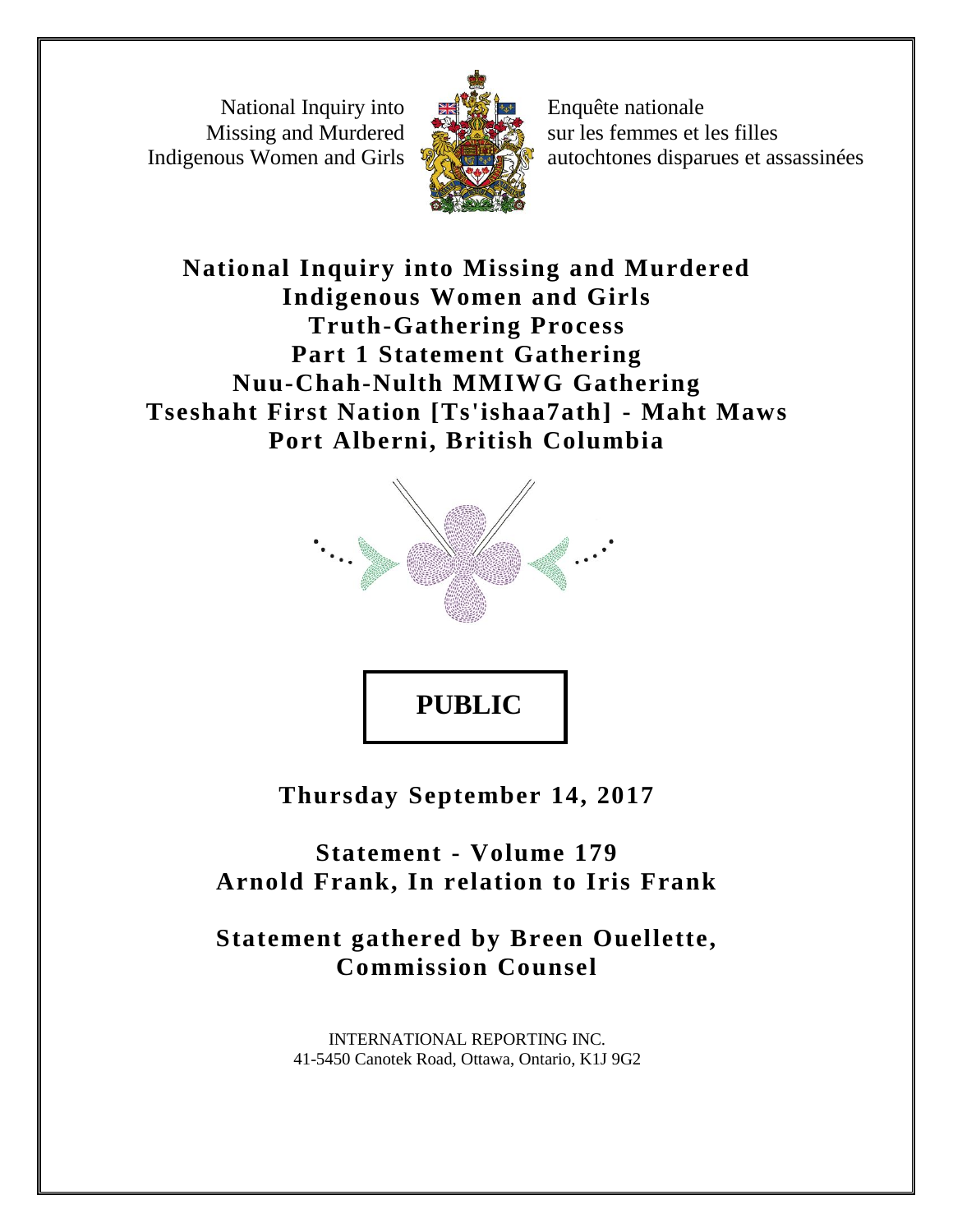# **II**

## **NOTE**

The testimony here represents the public portion of the testimony of several witnesses in relation to the death of Iris Frank, which is the testimony of Arnold Frank. The remainder is subject to an in camera order and a ban of publication.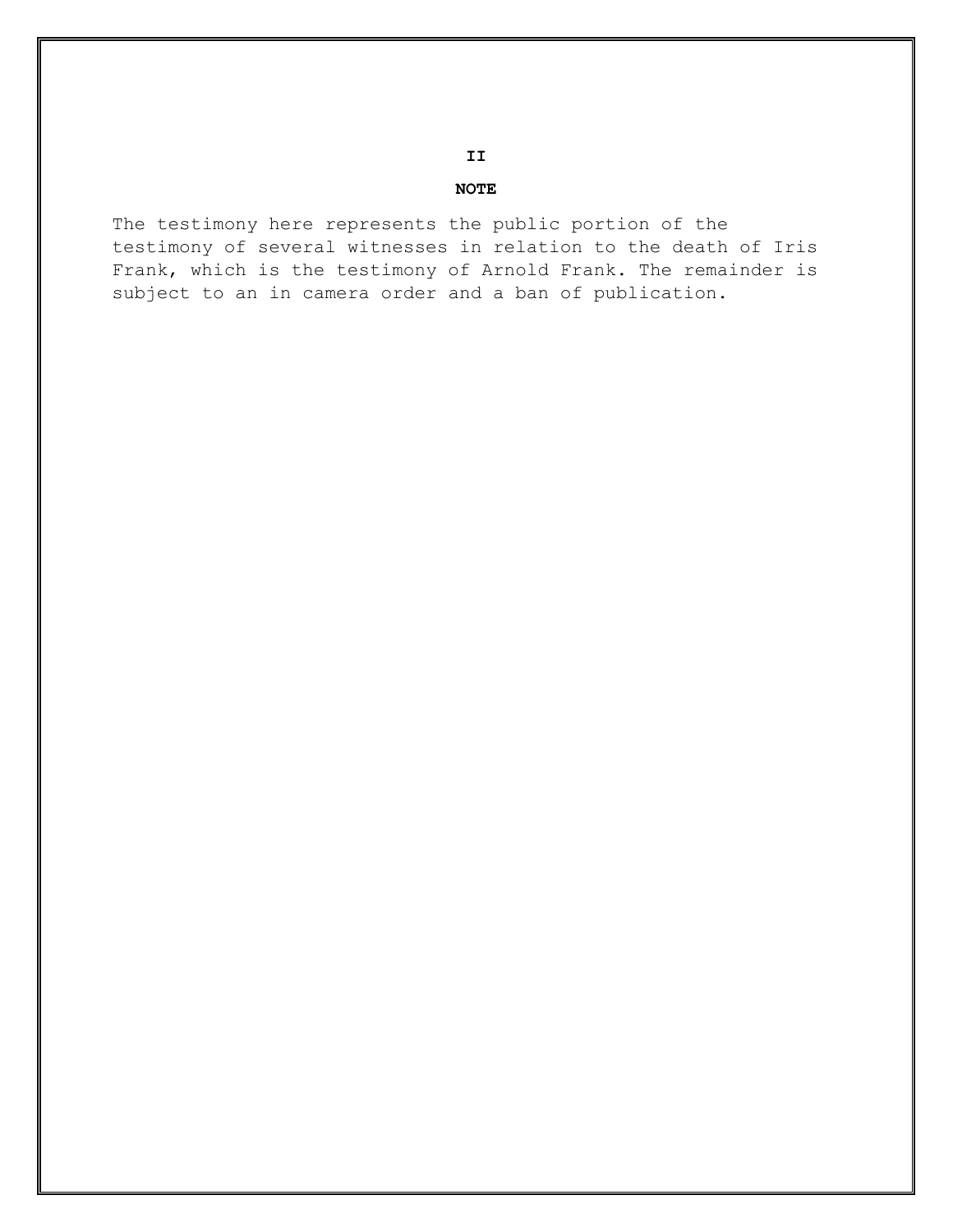### **III**

# **TABLE OF CONTENTS**

| Statement - Volume 179       |      |
|------------------------------|------|
| September 14, 2017           | Page |
| Witness: Arnold Frank        |      |
|                              |      |
|                              |      |
| Testimony Arnold Frank 1     |      |
| Reporter's certification. 15 |      |

**Documents submitted with testimony: none.**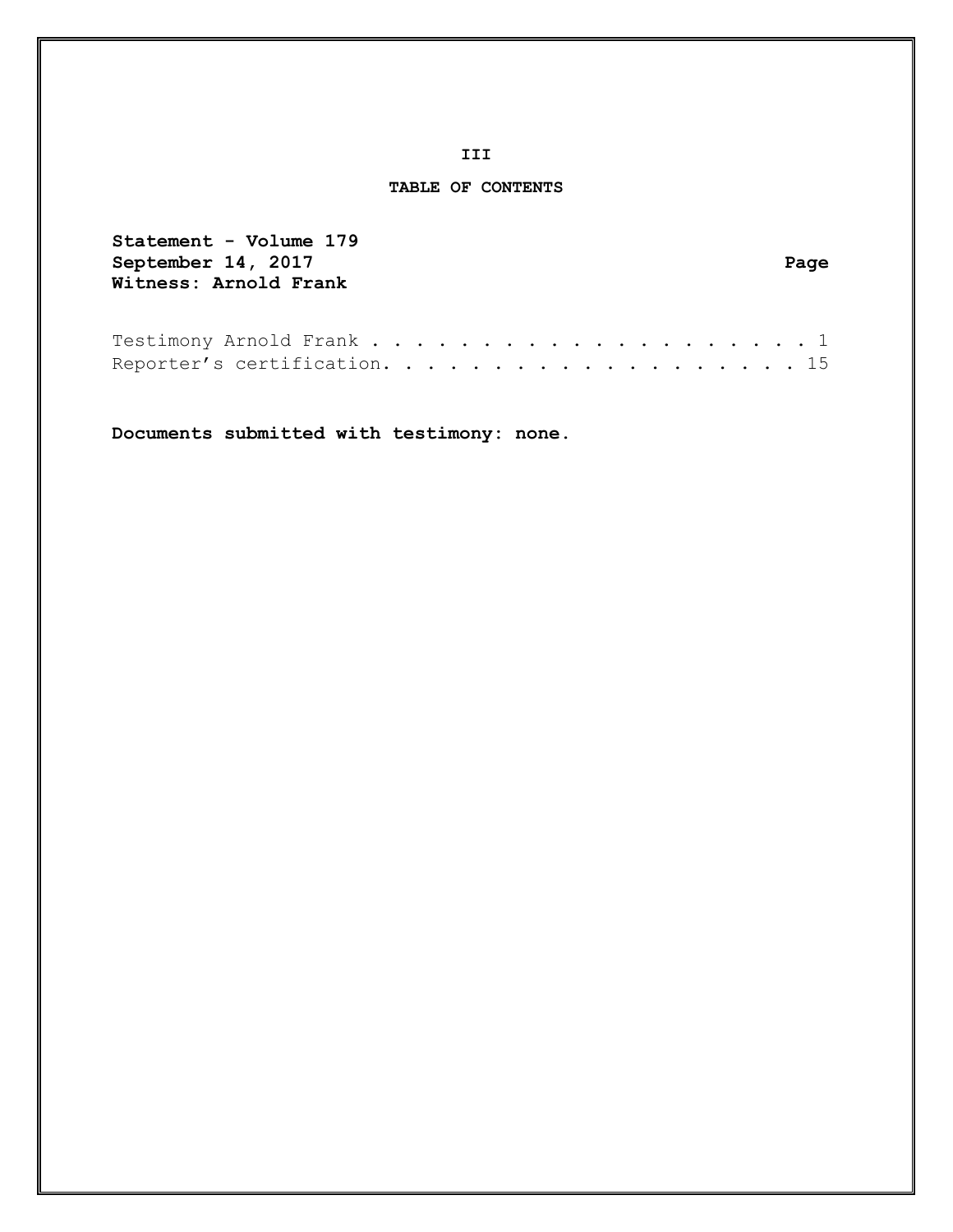| $\mathbf{1}$   | Tseshaht First Nation / Port Alberni, British Columbia |
|----------------|--------------------------------------------------------|
| $\overline{2}$ | --- Upon commencing on Thursday, September 14, 2017    |
| 3              | MR. BREEN OUELLETTE: We are recording.                 |
| 4              | Okay, could you start by telling me your               |
| 5              | full legal name?                                       |
| 6              | [Registrar's note: confidential testimony              |
| $\overline{7}$ | omitted].                                              |
| 8              | MR. BREEN OUELLETTE: And can you tell me               |
| 9              | your full legal name?                                  |
| 10             | MR. ARNOLD FRANK: Arnold Frank.                        |
| 11             | MR. BREEN OUELLETTE: No middle name?                   |
| 12             | MR. ARNOLD FRANK: Arnold Joseph Frank.                 |
| 13             | MR. BREEN OUELLETTE: And can you tell me               |
| 14             | your date of birth?                                    |
| 15             | MR. ARNOLD FRANK: [Birthdate], '58.                    |
| 16             | MR. BREEN OUELLETTE: And can you tell me               |
| 17             | where you presently reside?                            |
| 18             | MR. ARNOLD FRANK: On Opitsaht.                         |
| 19             | MR. BREEN OUELLETTE: And can you tell me               |
| 20             | your occupation?                                       |
| 21             | MR. ARNOLD FRANK: I'm disabled. I do a lot             |
| 22             | of carving.                                            |
| 23             | MR. BREEN OUELLETTE: Carving?                          |
| 24             | MR. ARNOLD FRANK: Yeah, carvingwi.                     |
| 25             | [Registrar's note: confidential testimony              |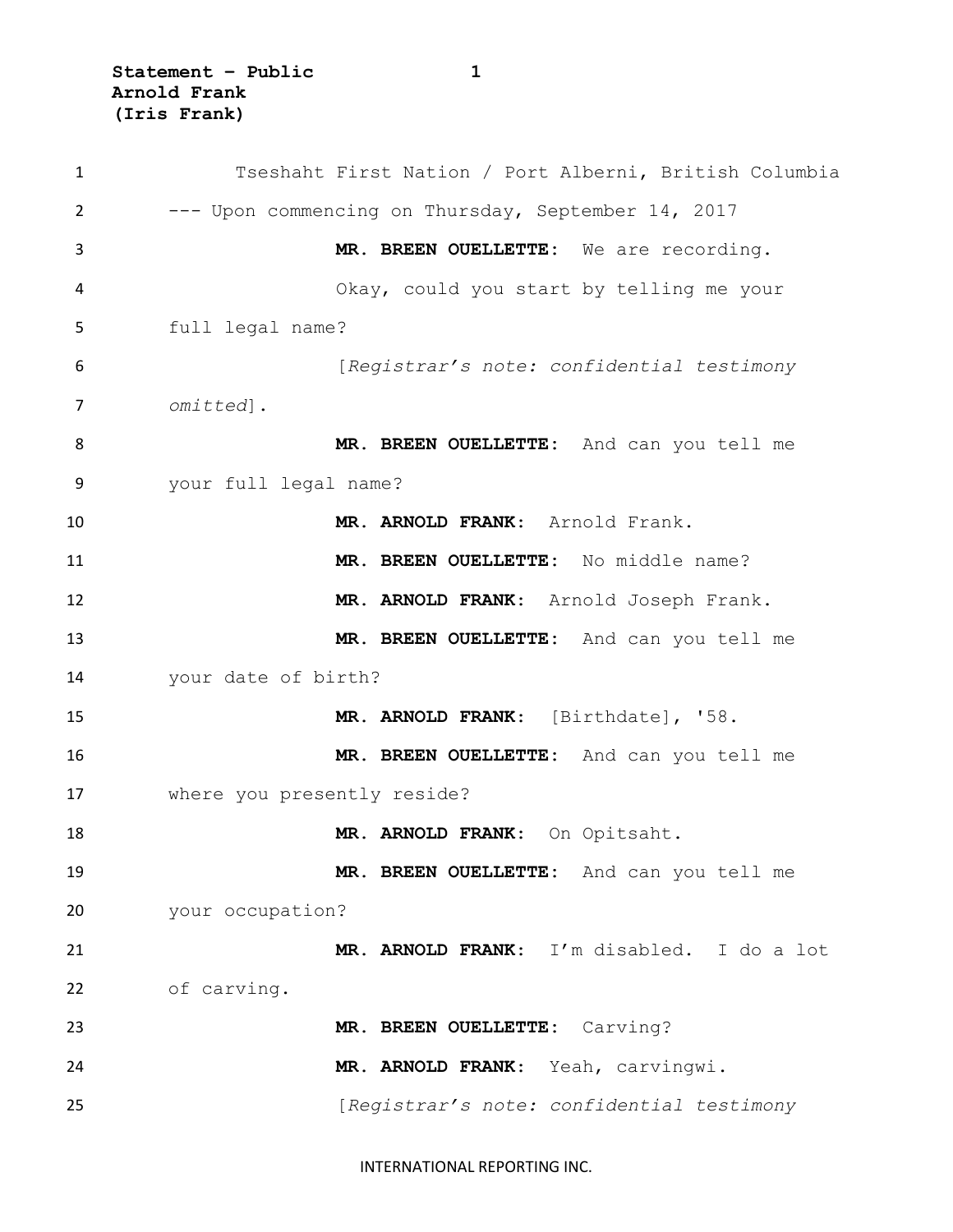*omitted*].

 **MR. BREEN OUELLETTE:** Is there anything else that I haven't asked about yet that you recall that may have come to mind as we're talking about this now, any other details, either what happened at the dam or what happened afterwards?

 **MR. ARNOLD FRANK:** I'm thinking that after my sister was found there was an article about a found missing young lady and the way the cops put it, it was probable suicide. And you know, she was beautiful and had the world in her hand. She had everything going for her. She would not take her life. And our parents taught us suicide is the biggest sin you could ever commit.

**And you are -- and a lot of people, they**  commit suicide and the priests say they havent gone to (inaudible). They don't (inaudible) those souls til the Creator who takes them.

**MR. BREEN OUELLETTE:** M'hm.

 **MR. ARNOLD FRANK:** When my sister went missing March 1980 I wasn't travelling with my mom and my dad. We have a younger brother. His name was Herbert Frank and we had a younger sister named Theresa Frank. And I kind of stayed home with them. And my mom and them went on every lead.

And I was at home and I can't recall the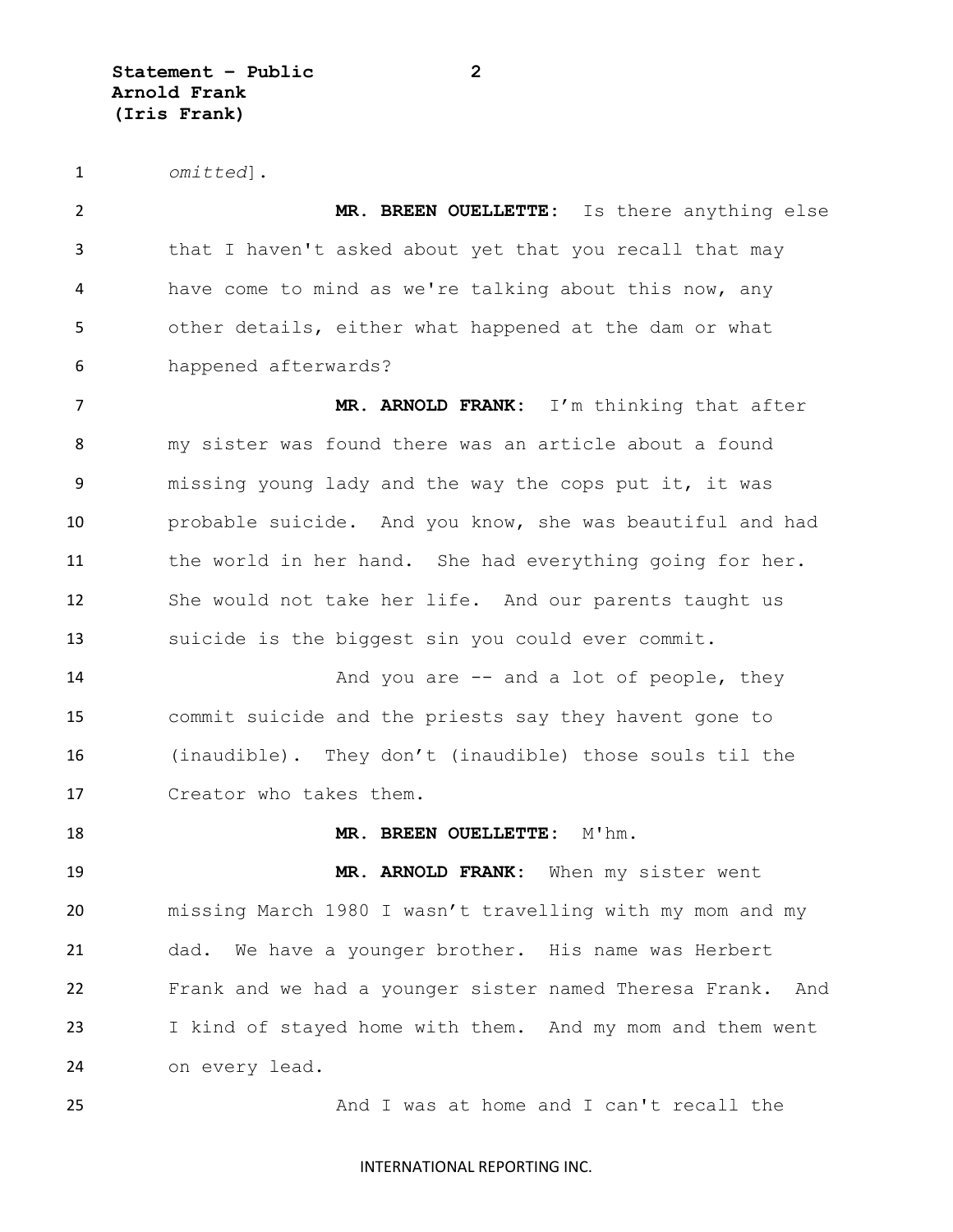**Statement – Public 3 Arnold Frank (Iris Frank)**

 date the phone rang and I answered the phone. They said, "We found her." And the joy to happiness went way up and end in anger. And I said, "Holy." They said, "We found her and she's gone." I knocked the wall phone right off the wall. Just flopped on the floor and cried. My mom hung onto it because she loved all of us equally and all of us the same. She wanted justice for her daughter, for her princess. That's what she wanted. That's what we all want. 12 And I told my mom, "One day, Mom, I'm going to find out who done it and I'm going to kill him." And I promised my mom if the cops find out who done it and put him in jail, I'll go to jail. I'll find him and kill him there. 17 I've been starting in 1980 and I carry it, 18 the hurt and anger til 2009, 29 years. My mom always told me, "Don't carry the grief too long. It turns to anger." And I guess I didn't realize with my mom because I held onto it for 29 years. 22 And one of my -- my youngest sister, Theresa, she's gone now -- she had a daughter who's very beautiful. She named her Iris. We have a cousin from my father's older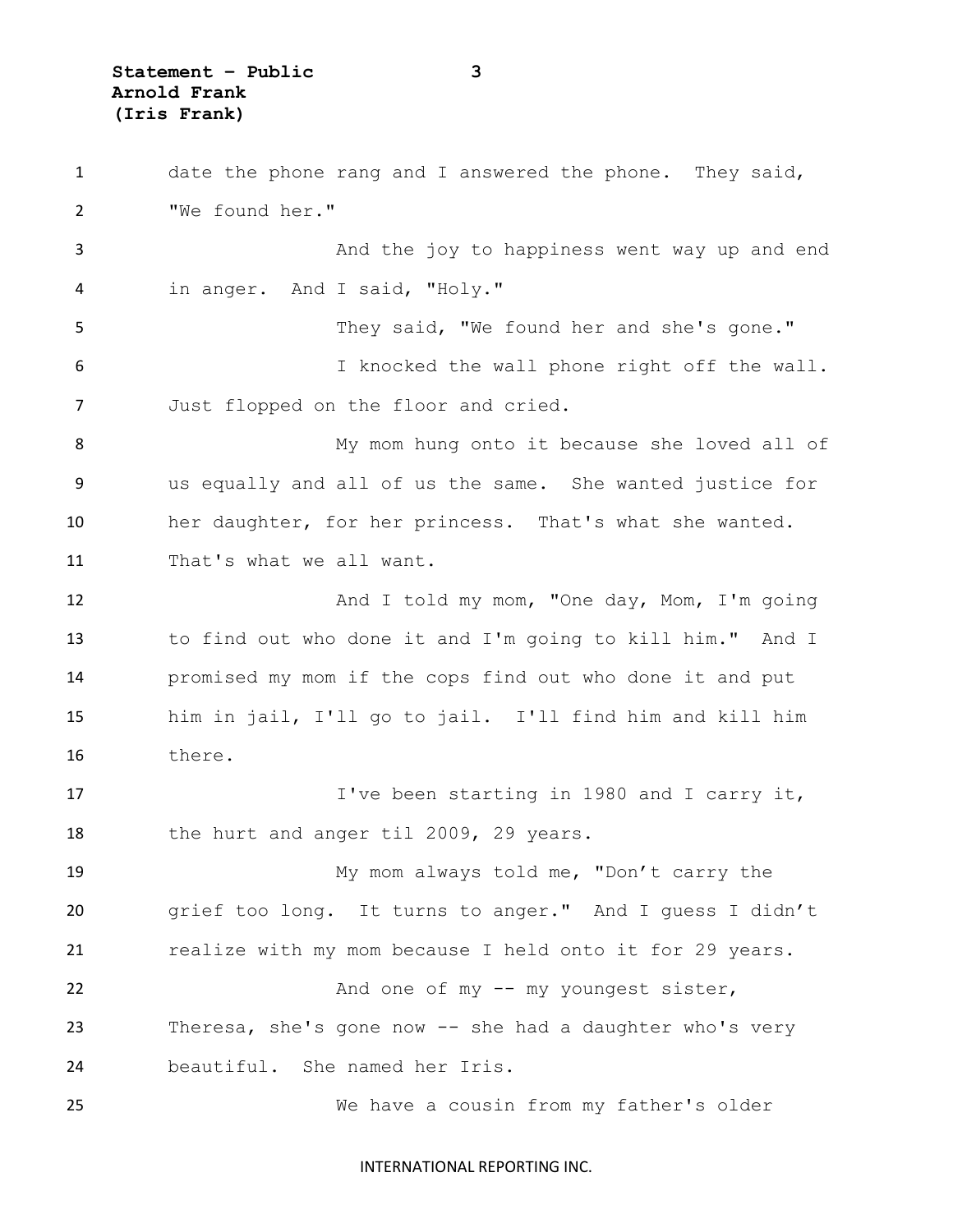sister Cortillda (phonetic). She had a daughter named Leona and her daughter, Leona named one of her daughters Iris. And before coming to this conference I picked up a newspaper and it happens on the page I find the RCMP are looking for some missing lady and it bubbles a whole ball of anger. All they had was missing lady's location. **MR. BREEN OUELLETTE:** Yeah. **MR. ARNOLD FRANK**: And just like, they all trigger flashbacks. Why didn't they do this for my sister? Why? They're sitting there. This is (inaudible) and I'm not going to let it go. I'm not going to lose her. Or I could take it to her somewhere so make a wish, and if the wish would come true maybe I'll find out who done this to our princess. It's so -- we -- a lot of our -- I'm listening to them and I kind of agree with some of that, what's going on in there and I kind of disagree. Their missing people, they're saying they hope they're found so 21 that they could have closure. [Iris] went missing. And she was found. There's still no closure because we don't know what happened to her. But we all know in our family, we know she never took her own life. We know that. And when we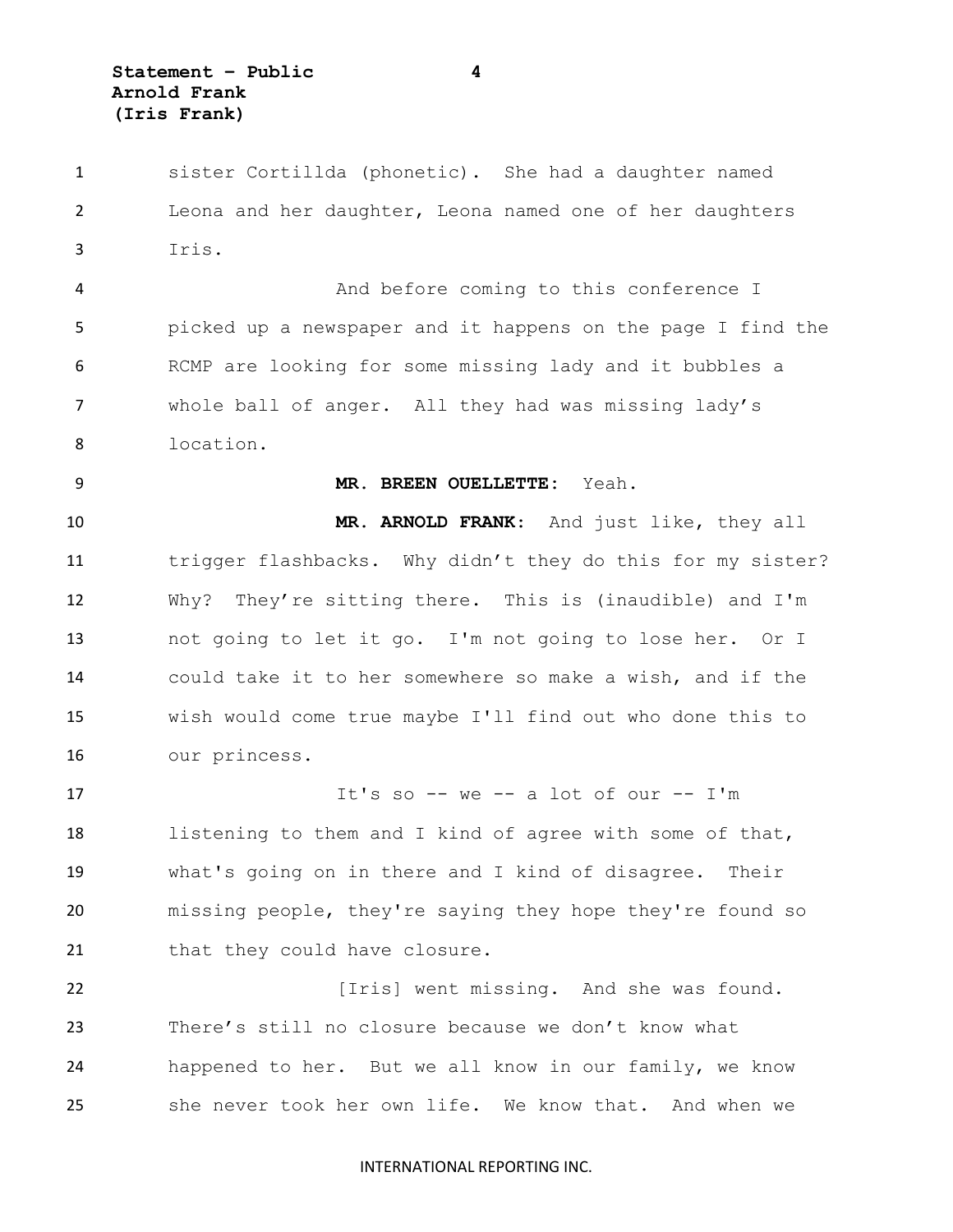say she never -- she wouldn't take her life (inaudible) here because we all knew her. I guess a lot of them -- I don't even know if my siblings remember that my mom and Iris were close, real close. My mom had a blue jacket and it was a winter jacket with fur on it. And my sister Iris started calling my mom Eskimo. So they both called each other Eskimo. 8 And we had parents but they weren't just parents. They were our friends. They done a lot with us, my parents. When would follow us, watching us play ball. They say (inaudible) being a parent -- I was -- our parents 12 -- my dad was my best friend. 13 And I think that's how my mom was with all of my sisters. Maybe she didn't tell them but if you could see from here you could know, you could tell that kind of (inaudible). Yeah. And I'm 59 and it looks like I was 20, 21 when 2009 was when she went missing -- and I came into town, bar hopping, listening, seeing if anybody can talk about it. 21 And my mom sat me down to talk to me. She talked to me, then told me not to do what I said I was going to do. She said, "It's in the Creator's hands now." And the pressure that I was carrying, the load I was carrying after I was taught that, that was a couple of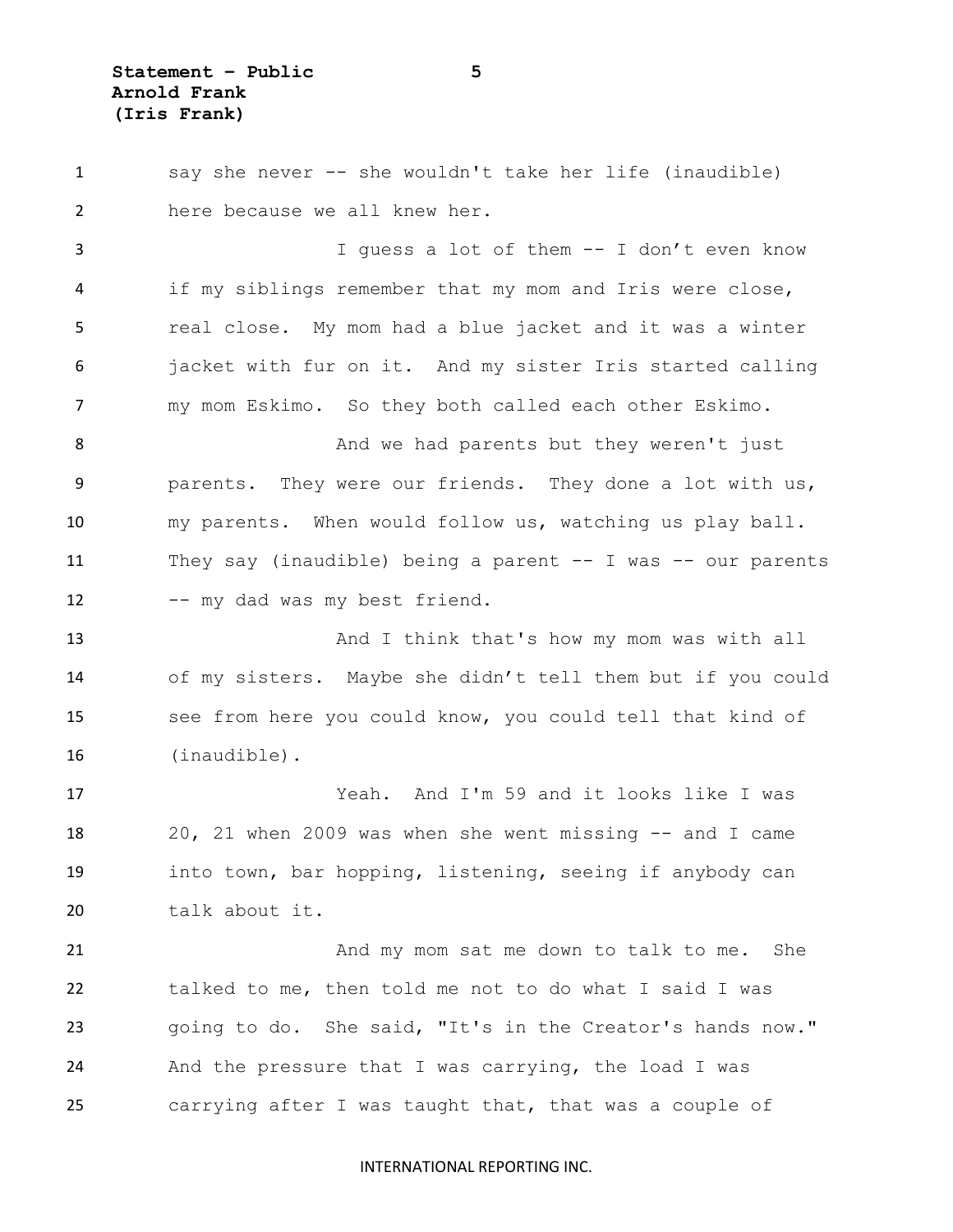tons. **And we all hope that we get the answer and**  like I said, it's been 37 years, so the sooner the better but whether it takes 10 years and we get an answer, that's great. My son and them won't have to wonder. These kids will be (inaudible). [*Registrar's note: confidential testimony omitted*]. Some have taken the wrong path and some have made a good life for themselves. And just like during this and everything is I remember walking, holding it, my sister's casket, walking with -- my aunts had -- my aunt had to be pried off to let go. It was one of my cousins. She had to come across and had to pull my hand off. But yeah. And the ones weren't -- were there, I was (inaudible) because one of the questions I asked and I asked. Like, with today, if we say we give you permission to ask for those coroner's reports and the police report and if you do get that and just say can you have it sent to us? **MR. BREEN OUELLETTE:** What? **[WITNESS 1]**: If we want the coroner's report and the police report. **MR. BREEN OUELLETTE:** Yeah. **MR. ARNOLD FRANK**: If we have given you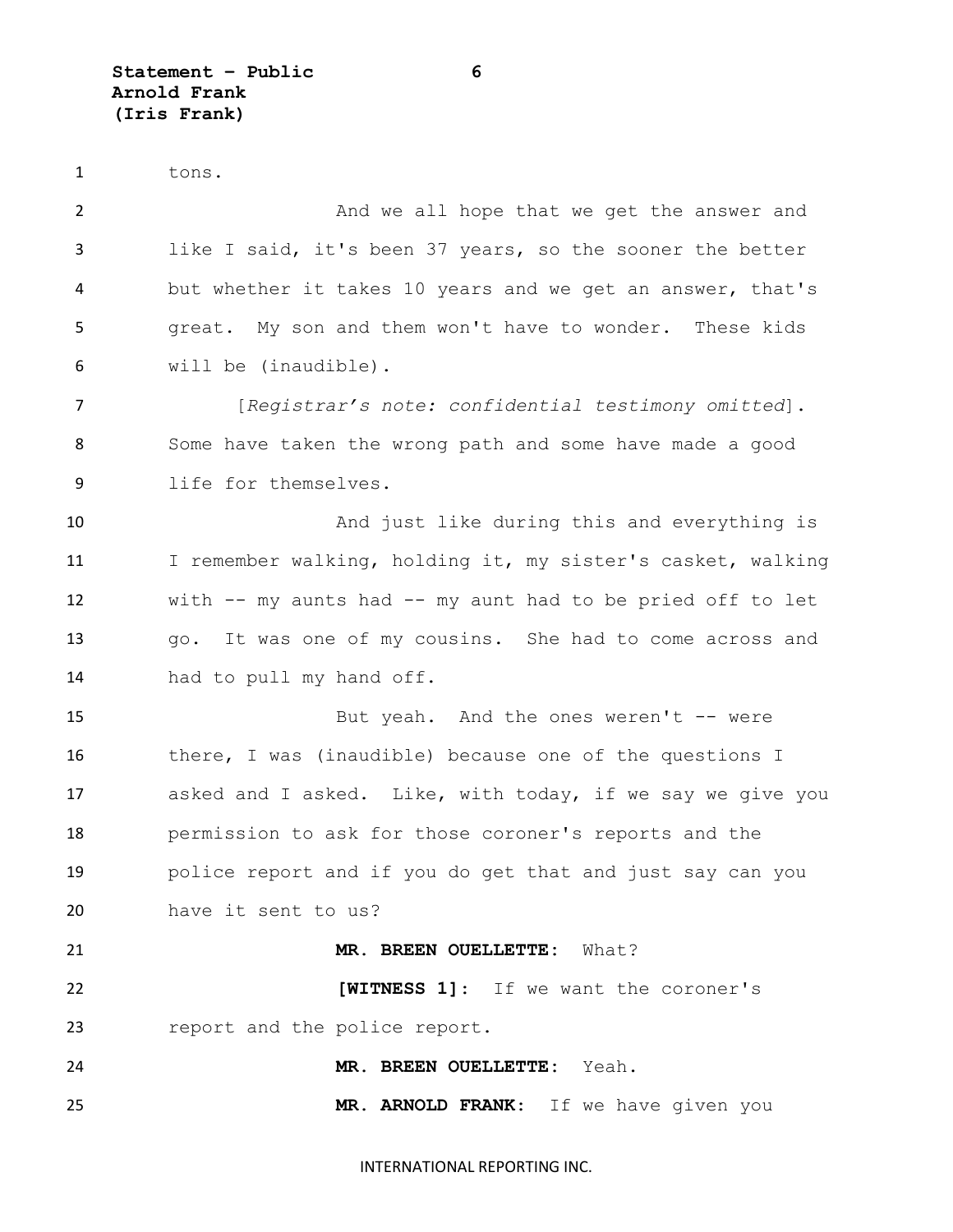**Statement – Public 7 Arnold Frank (Iris Frank)**

 permission to get them for us. **MR. BREEN OUELLETTE:** Nobody's asked that question of me before, so what I can say at this point is that I can look into that and get back to you on that right away after we finish these interviews. **MR. ARNOLD FRANK**: And I don't know if my [family members] heard, but I know my dad said when they found her about three weeks in water. I don't know if he touched her, but he said she was real soft. **MR. BREEN OUELLETTE:** M'hm. **MR. ARNOLD FRANK**: And that really hurt coming from my dad. **MR. BREEN OUELLETTE:** M'hm. **MR. ARNOLD FRANK**: Yeah. I was telling the people in the conference that this lady, she was a shell. The shell is gone. But she's still in here. All the memories that I have, we look at each other and we smile. That's how I'm telling people she gives me strength because she's here. And I look at her every day like I look at my mom and my dad every day because they're here, little pictures that my mom said the camera can never capture, 22 just ones that you have in your heart. 23 And there's not a day I still think about my sister or my dad or my mom. I (inaudible) the ones that are gone.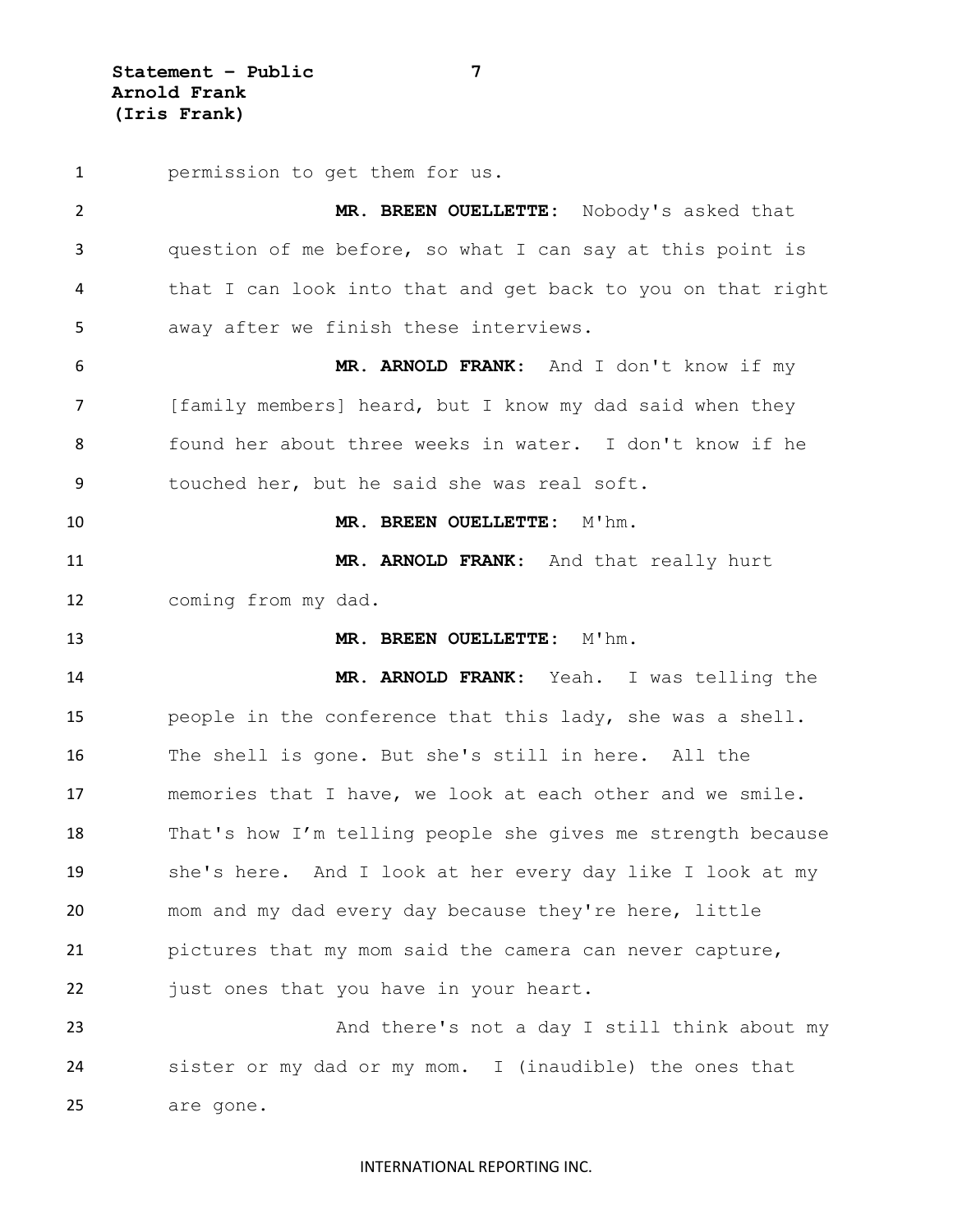**Statement – Public 8 Arnold Frank (Iris Frank)**

1 And I didn't really tell people about that. I was talking to somebody and they were talking about, oh, like, my parents are dead. I smile at them. "But they never die." Where do you get this, what's running through our heart? Where do you ever get it? Where do you get the blood that runs through our heart? That's my mom's and my dad's blood, still pumping through us and it will never die. 10 And I've got the memories of her in my heart, that won't die. **MR. BREEN OUELLETTE:** M'hm. **MR. ARNOLD FRANK**: For sure now, (inaudible). And I hope maybe if you can access the truth so it's going to continue for final truth. **MR. BREEN OUELLETTE:** So I had some more questions but I can also see that it's noon. So we can take a break so people can eat and regain their strength and then we can continue after lunch, or we can keep going, whichever you'd prefer. [*Registrar's note: confidential testimony omitted*]. **MR. BREEN OUELLETTE:** Take a break? Okay. So we will pause it for lunch. And take all the time you need and then just come back and then we'll continue, okay?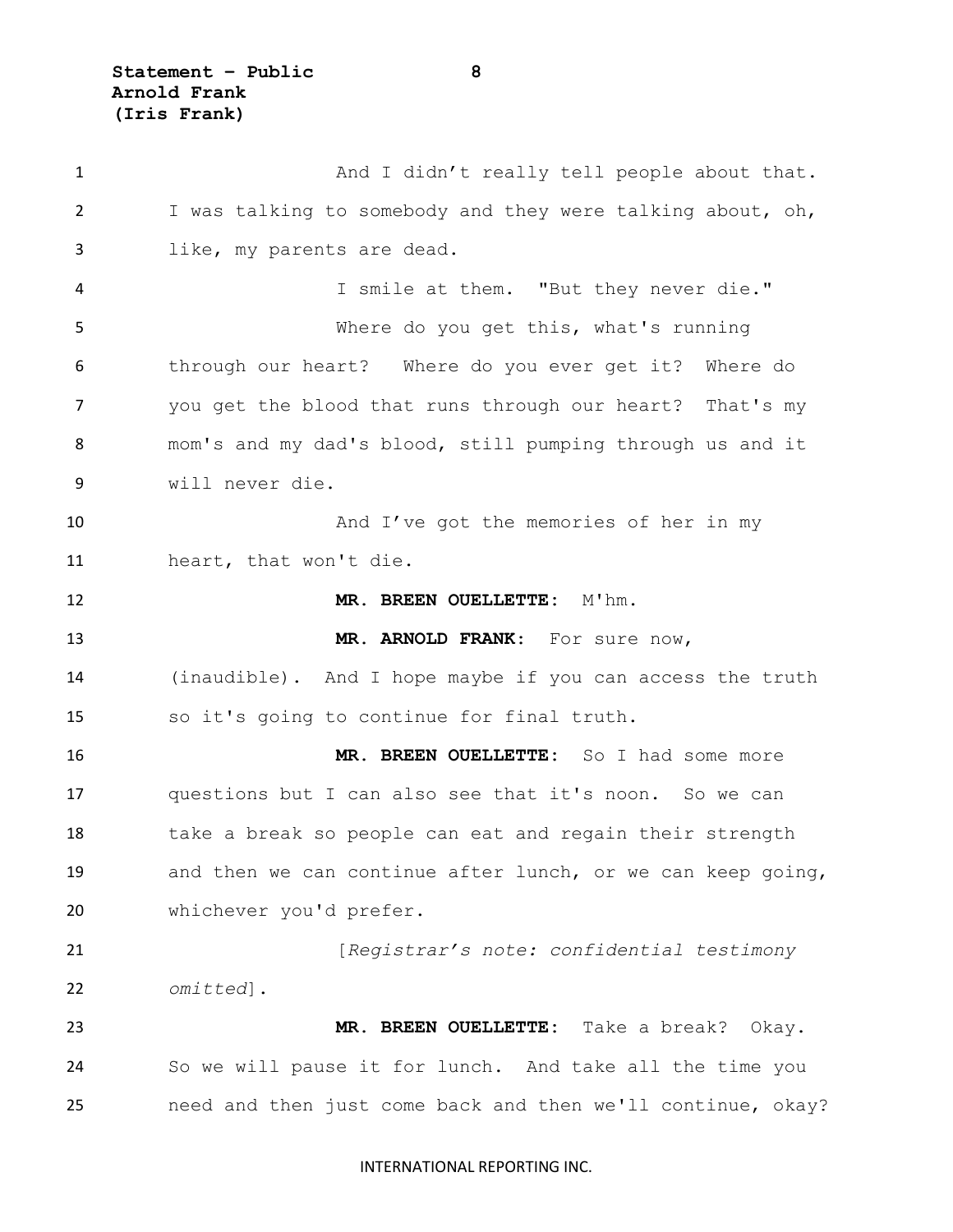**Statement – Public 9 Arnold Frank (Iris Frank)**

 Thank you.  $\mathfrak{D}$  --- Upon recessing --- Upon resuming **MR. BREEN OUELLETTE:** Okay. So we're back from lunch and we're going to continue speaking with 8 [Arnold Frank and confidential witnesses]. [*Registrar's note: confidential testimony omitted*]. **MR. BREEN OUELLETTE:** M'hm. **MR. ARNOLD FRANK:** To get back to your question, the one you just asked. The situation she got in was like she was open, trusting. And that can be a real vulnerable area and guys can take advantage of that. So I would say as long the (inaudible) have to trust (inaudible) take advantage. So that's how my sister was. She just liked chatting with people a lot. She didn't care who you were, what colour you were. She was always friendly and talked and that. You know, that was the (inaudible). It's the trust that she had and the openness. Because it could be a problem because everywhere (inaudible) she trusted too fast. **MR. BREEN OUELLETTE:** So do you think that's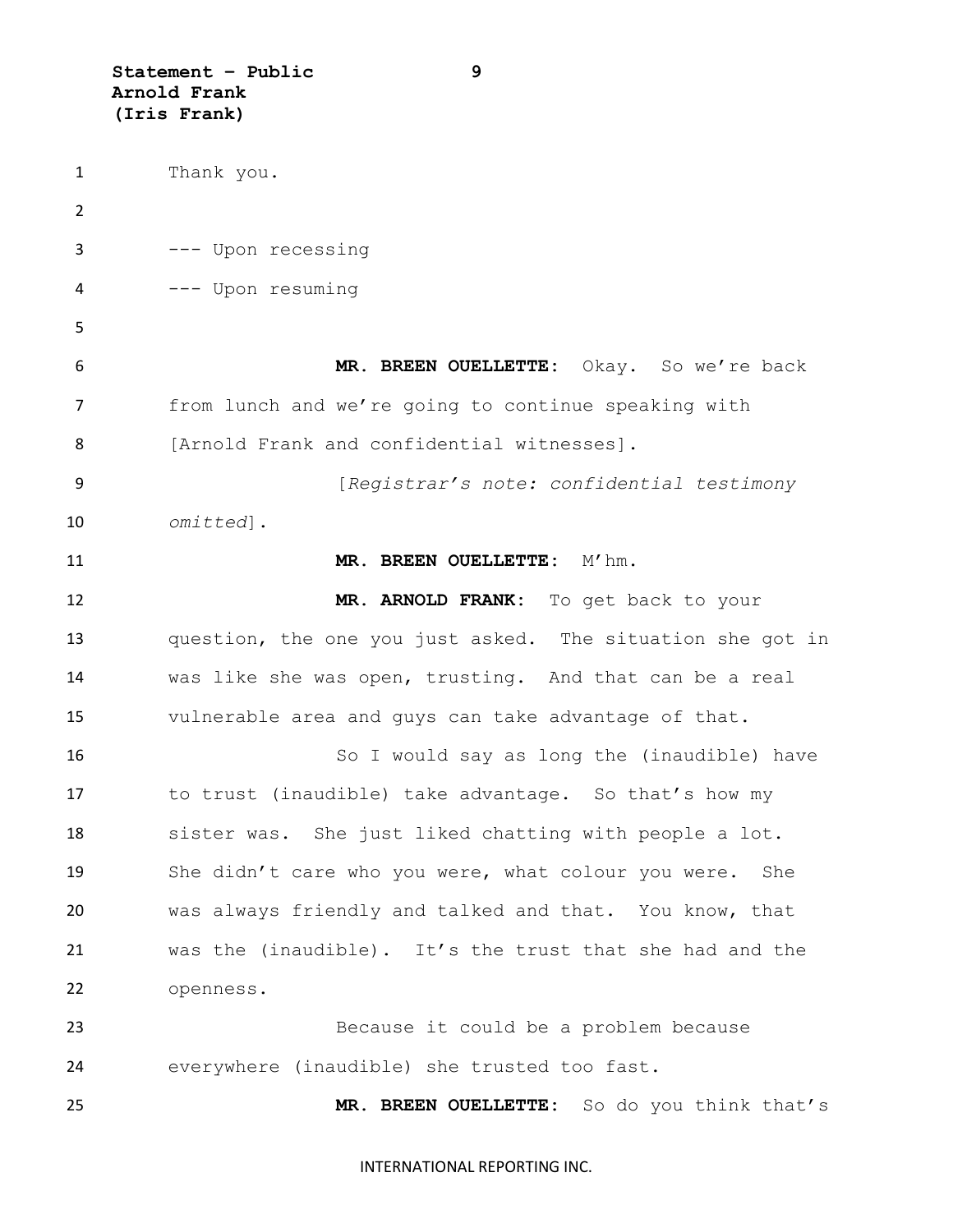**Statement – Public 10 Arnold Frank (Iris Frank)**

 something that we can teach children today? Do you have any ideas of how we protect girls now? For instance, do we need to change the way that we're raising men as well as the way that we're raising girls, to protect them? **MR. ARNOLD FRANK:** Well, that's what I said in that thing. My mother -- it never came up. I was (inaudible) so my mom always told me. I've got to respect women. I had to respect my sister and my mom. And I wouldn't want anybody doing to my sister what I was doing 10 to the young ladies out there. And that's what I've been teaching my son in the past 24 years, 22 years. 12 The women, they give us our life and they should be treated with respect. And I was just surprised when I picked up that Declaration and that's what they had written on there and my mom had told me that years ago, 16 that women should be respected. 17 But now that's what -- our parents, especially mothers, and the dads have got to teach the young fellows that women should be respected at all times as men. **MR. BREEN OUELLETTE:** M'hm. **MR. ARNOLD FRANK:** And no matter the race or reputation. They deserve the same respect that you got for your mom and for your sisters. **MR. BREEN OUELLETTE:** Can I ask, what was it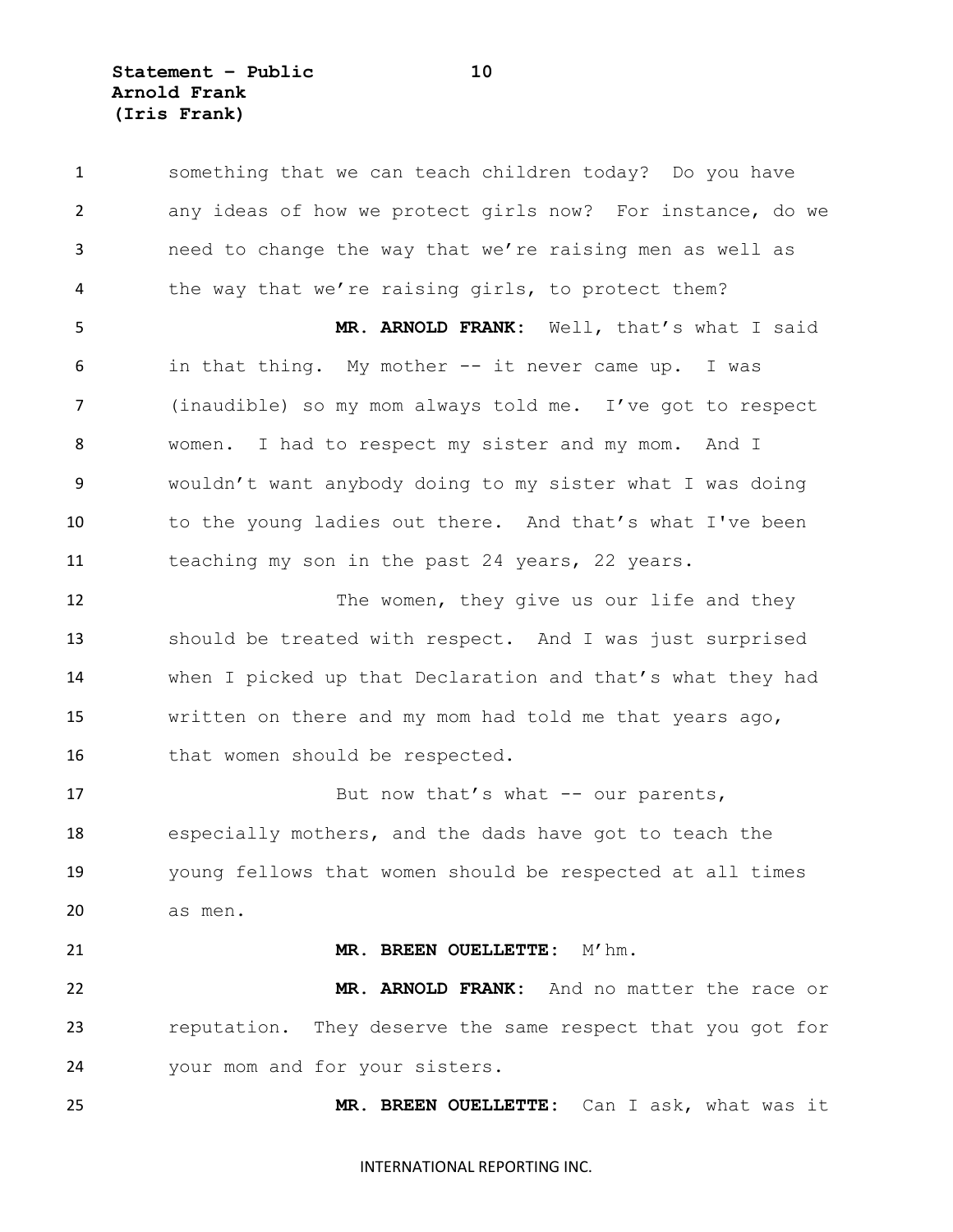**Statement – Public 11 Arnold Frank (Iris Frank)**

 for you that changed? What brought you to the realization for you? What changed in your life where you -- was it the fact that your mother kept just reminding you of it or was it something else? **MR. ARNOLD FRANK:** It's -- one day she just asked me how I would like it if men were treating my sisters and my nieces and my granddaughters the way I treated them. And I'm one of the guys that was in a relationship for a few years and it was (inaudible). That's like other kind of abuses still stuck there. **MR. BREEN OUELLETTE:** M'hm. **MR. ARNOLD FRANK:** Asking what I was doing. Sometimes (inaudible). That's why she was always saying, "Be careful what you say." (Inaudible) can't grab it, it's 16 gone. Once it's past, the damage is done. 17 She talked like that to all my brothers. I 18 just wish that I had (inaudible) more to listen but I wish (inaudible) vulnerable. My dad was saying, It's so easy to listen. But to hear," he said, "You listen over here and you hear right here." A lot of stuff I learned from my mom. **MR. BREEN OUELLETTE:** Okay. So for the current young generation, for future generations, what can we do -- not just what can we do as a family. But what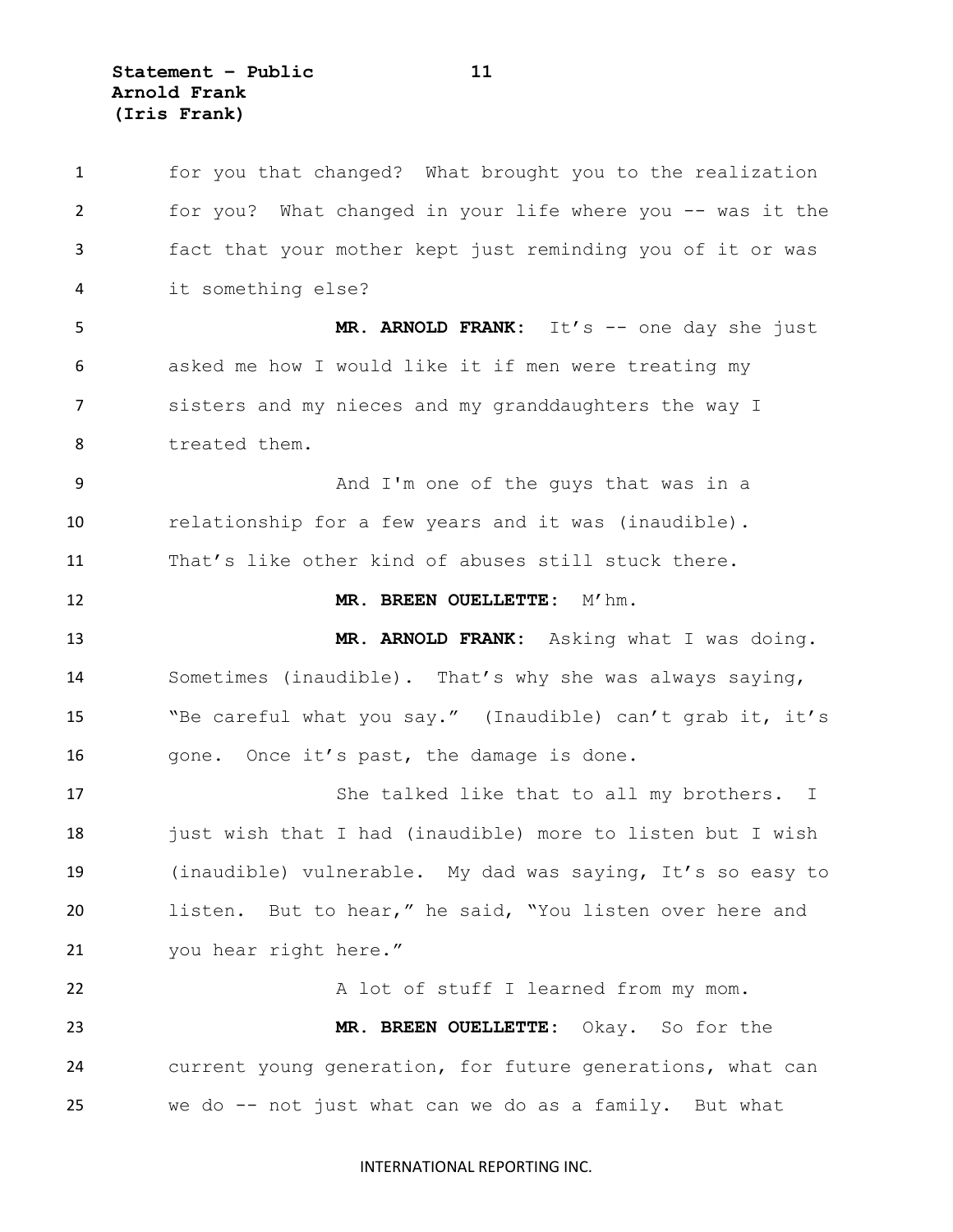**Statement – Public 12 Arnold Frank (Iris Frank)**

 should society be doing to protect Indigenous peoples, women and girls? What aren't they doing and what should they be doing? This is your opportunity to tell our Commissioners what they should be putting in their report, their recommendations. **MR. ARNOLD FRANK:** Another recommendation is 8 that when the sexual offenders, the sexual abusers are caught, the penalties should be higher, stiffer. Eighteen (18) months is just like a holiday. Two years is a like a holiday. But the damage that's done to a woman lasts their life. And the sentence they get is just like calendar days. If the penalties aren't stiffer -- especially when it comes down to all people. One of our granddaughters used to (inaudible). They got other kids; 17 they get that guy to go to court. They're on probation for five years. So it's okay; go out and do it again. That's what they're saying. 20 They get two years. Well, when you get out you can do it again. That's the (inaudible), sexual priors. They live off that. **MR. BREEN OUELLETTE:** M'hm. **MR. ARNOLD FRANK:** It doesn't go away after they got sentenced. I think (inaudible) because I was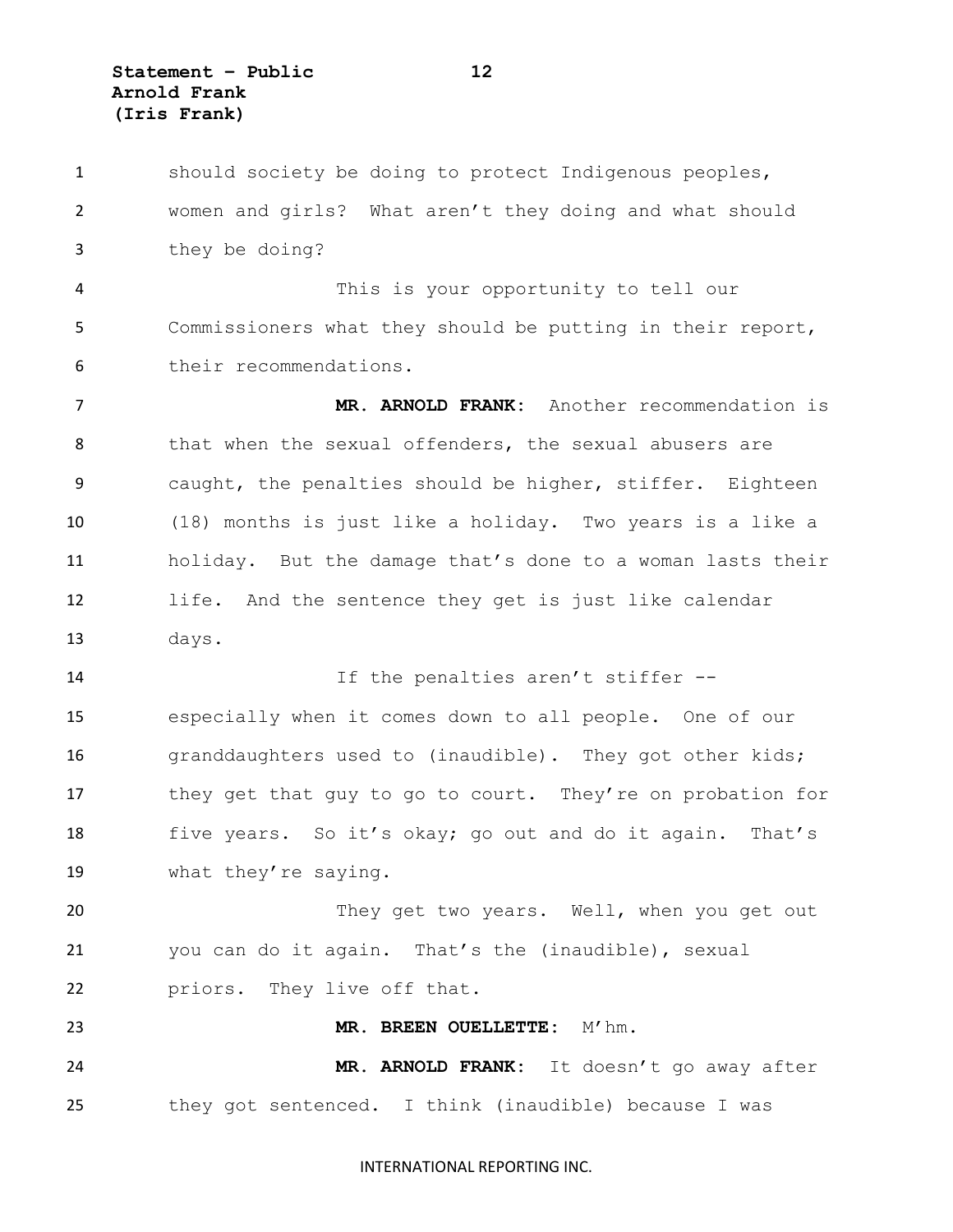**Statement – Public 13 Arnold Frank (Iris Frank)**

 sexually abused when I was eight years old. But we're not here for that. **MR. BREEN OUELLETTE:** Would you want to prevent children from being put in the same position that you were in? **MR. ARNOLD FRANK:** M'hm. **MR. BREEN OUELLETTE:** Have you any ideas? Anything that your experience brings to the table is welcome. **MR. ARNOLD FRANK:** Well, I told my son. I said, "Let me know if anybody hurts you or touches you." 12 And he said, "Yeah, okay, Dad." 13 And I said, "Well, can you do that?" And then I went about it the wrong way (inaudible) if something happened to him: "I don't want my dad to go to jail." **MR. BREEN OUELLETTE:** M'hm. **MR. ARNOLD FRANK:** And then I talked to him again and I told him, "We'll go through the proper way. We'll call the cops. We'll deal with it right." And that's the (inaudible) stuff going on. 21 I asked and he was, "Dad, who can I trust? 22 Who can I talk to?" 23 And he said, "Well, you can trust all my relatives." I said, "No. That's where it starts. It starts in house. Just nobody -- anybody that touches you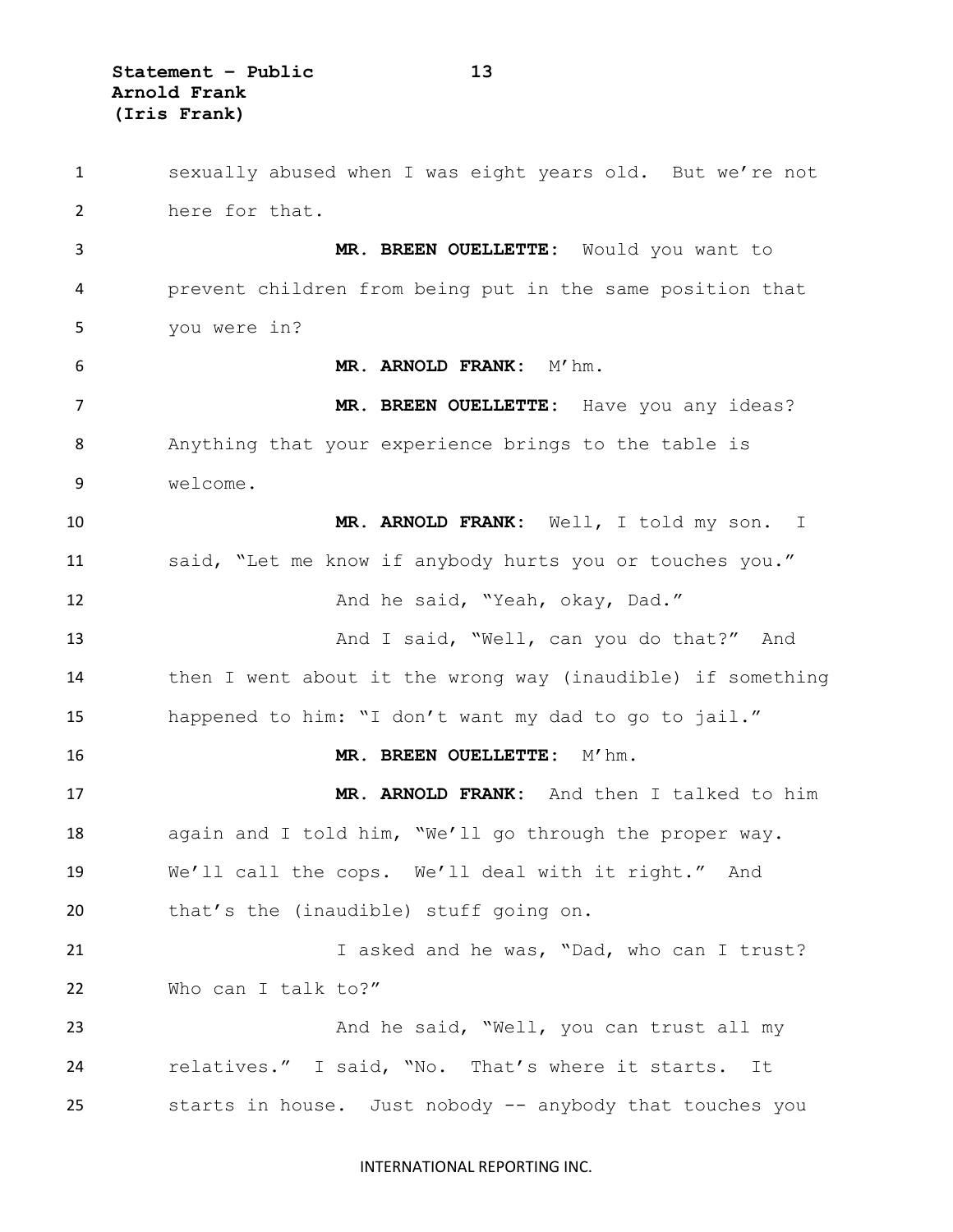**Statement – Public 14 Arnold Frank (Iris Frank)**

 wrong or tries to take you somewhere, run." 2 And he said, "But I'm a guy." I said, "It happens to both." And he is 24. And he's a good healthy young man. And when you were talking earlier about alcoholism, this is a problem. Our sister never really had 8 a -- she wasn't really an alcohol abuser. Mind you, we used to go out but when we were (inaudible) she used to make sure none of us were (inaudible). **MR. BREEN OUELLETTE:** M'hm. So she was just a normal 20-year-old? **MR. ARNOLD FRANK:** Yeah. She had no depression and she -- like I keep saying, she was fun- loving and open, trusting and honest. **MR. BREEN OUELLETTE:** M'hm. **[WITNESS 2]:** She was a -- she was going to be a lady. **MR. BREEN OUELLETTE:** So heavier penalties for sexual offenders. Send that message. But is there anything else that we can do to make communities safer? Is there anything that we need in place that will help people? For example, you know, hitchhiking puts people ---